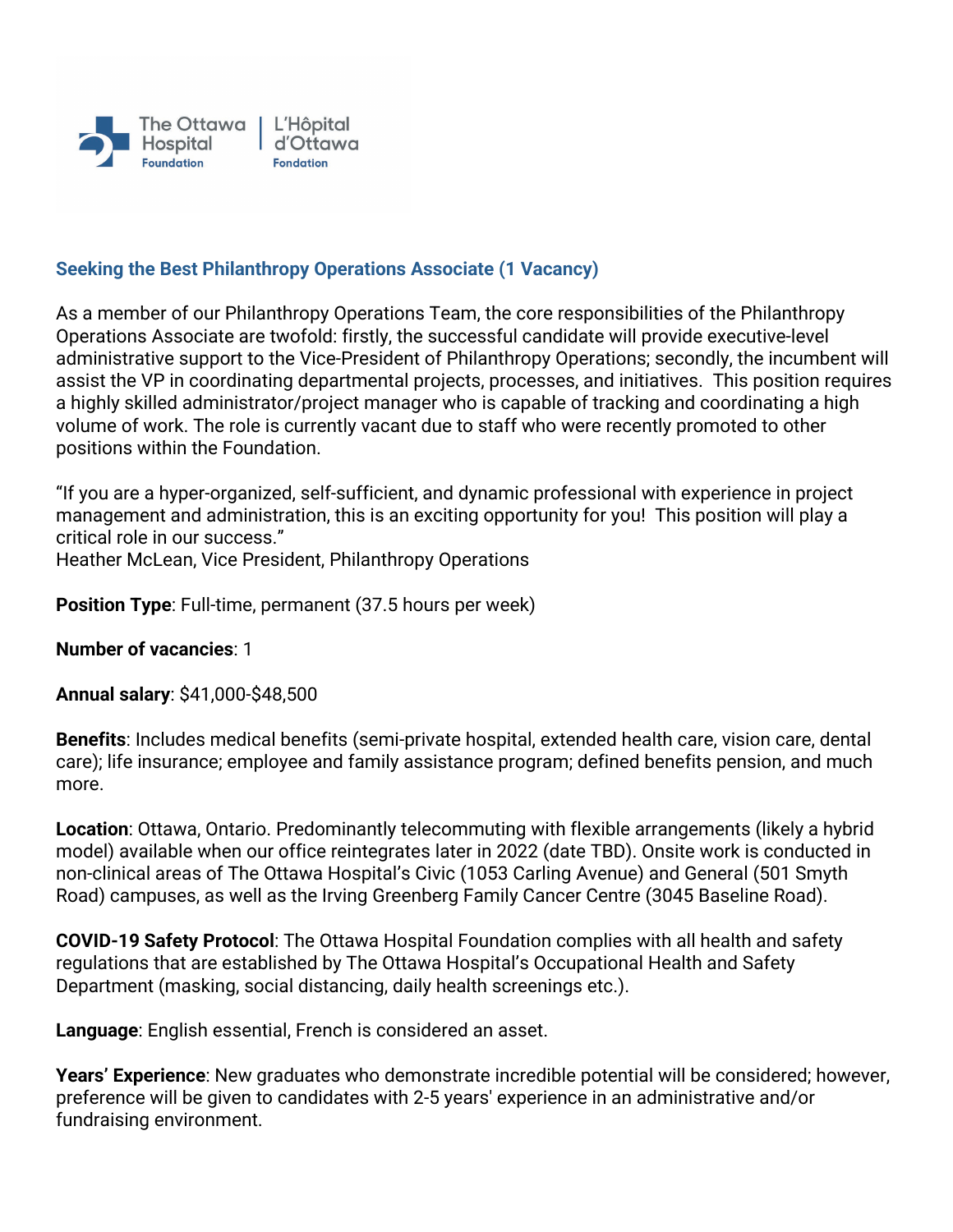# **About Us**

The Ottawa Hospital is one of Canada's largest learning and research hospitals, with more than 1,100 beds, approximately 12,000 staff members and an annual budget of about \$1.2 billion.

Our focus on learning and research helps us develop new and innovative ways to treat patients and improve care. As a multi-campus hospital affiliated with the University of Ottawa, we deliver specialized care to the Eastern Ontario region, but our techniques and research discoveries are adopted around the world. We engage the community at all levels to support our vision for better patient care. From the compassion of our people to the relentless pursuit of new discoveries, The Ottawa Hospital never stops seeking solutions to the most complex healthcare challenges.

The Foundation's (TOHF) purpose is to inspire and enable support for the highest quality healthcare and world-class research at The Ottawa Hospital.

At TOHF, we are proud to have what we believe to be the best, the brightest, and the most dedicated employee team in the entire country! We have worked hard to create a work environment that fosters collaboration, creativity, and work satisfaction for all of our employees. Consistently, we are ranked as one of the highest-performing foundations in Canada.

"I am proud to be leading The Ottawa Hospital Foundation as the healthcare landscape of our city is transformed with the redevelopment of the Carling Avenue Campus. We want the best staff to join our exceptional team as we prepare for this generational opportunity." Tim Kluke, President and CEO, The Ottawa Hospital Foundation

### **In this position you will:**

- Provide administrative support to the Vice-President of Philanthropy Operations, including calendar management and scheduling, general meeting support (i.e. support the creation of presentations, preparing meeting agendas, recording meeting minutes, tracking meeting action items etc.), and other administrative duties as required (processing invoices, coordinating signatures, data entry etc.).
- Assist the VP Philanthropy Operations in coordinating, tracking, and facilitating activities within the Philanthropy Operations team, including: Gift Agreements, departmental reports, and monthly pledge reminders.
- Liaise with Foundation colleagues to ensure critical projects are centralized, coordinated, and well communicated within the organization.
- Embrace Wrike, a project management tool and demonstrate super-user capability
- Analyze workflows as well as data from our project management software (Wrike) and recommend process improvements.
- Ensure departmental information is readily available and be the go-to resource for information within Philanthropy Operations.
- Provide superior customer service to all TOHF stakeholders (donors, prospects, volunteers, hospital partners etc.) through email, telephone, and occasionally in-person while working the reception area of our offices at the Civic Campus, General Campus, and the Irving Greenberg Family Cancer Centre, as workplace health and safety regulations permit.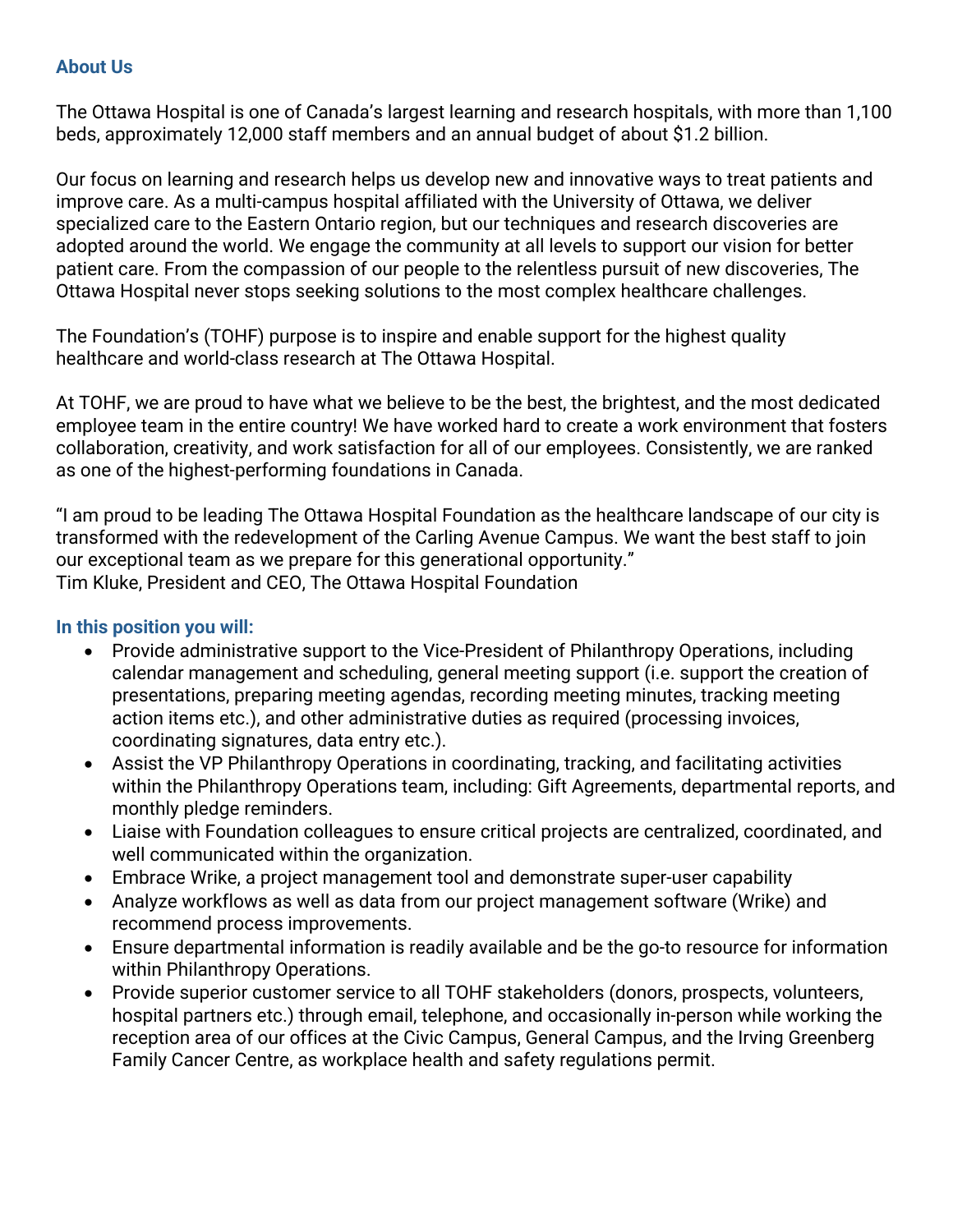### **Knowledge, skills, abilities:**

- Ability to thrive in a dynamic work environment with shifting priorities, time-sensitive deliverables, and a high volume of work.
- Strong project management skills and the ability to adapt to changes in projects and timelines.
- Ability to streamline processes by identifying inefficiencies and implementing solutions, particularly through the innovative use of technology.
- Superior attention to detail.
- Demonstrated experience formulating and implementing policies and procedures.
- Exceptional problem-solving skills, and the ability to operate with minimum supervision.
- Ability to communicate clearly and concisely.
- An open and warm manner that inspires trust and confidence.
- Ability to forge good working relationships with internal and external stakeholders.
- Advanced computer skills in Microsoft Office Suite are required. A strong understanding of Raiser's Edge and Wrike is considered an asset.
- Knowledge of The Ottawa Hospital and The Ottawa Hospital Research Institute is considered an asset.

### **Operational requirements:**

• Willingness and ability to work outside of regular business hours when needed.

# **Benefits**

The true benefit of working with The Ottawa Hospital Foundation comes from the ability to work on a team that is making a difference in our community. Everything we do has a direct impact on improving the lives of people in the Ottawa region every day. In addition to an exceptional and collaborative work environment, The Ottawa Hospital Foundation also offers an excellent compensation and benefits package, and values and supports ongoing professional development opportunities for all members of our team.

We believe that our people are our strength. Our success stems from our ability to attract and retain the best people who have a passion for our community's healthcare system and want to make a difference in your community. If you are looking for a truly unique career opportunity and a chance to work for an established, successful organization, apply today.

# **How to Apply**

Please forward your resume and cover letter outlining your experience, salary expectations and why you think you would be a suitable candidate for this position to TOHF-jobs@toh.ca by **Monday May 30th, 2022**. Your application should be submitted as a single PDF and should use the following title: **Firstname\_Lastname\_Philanthropy Operations Associate (VP)**.

The Ottawa Hospital Foundation values diversity and embraces an organizational culture that is inclusive and free of bias and discrimination. The Foundation is committed to a board and staff that is comprised of talented and dedicated individuals with a diverse mix of expertise, experience, skills, and backgrounds.

We would like to thank all applicants in advance and advise them that only candidates selected for an interview will be contacted.